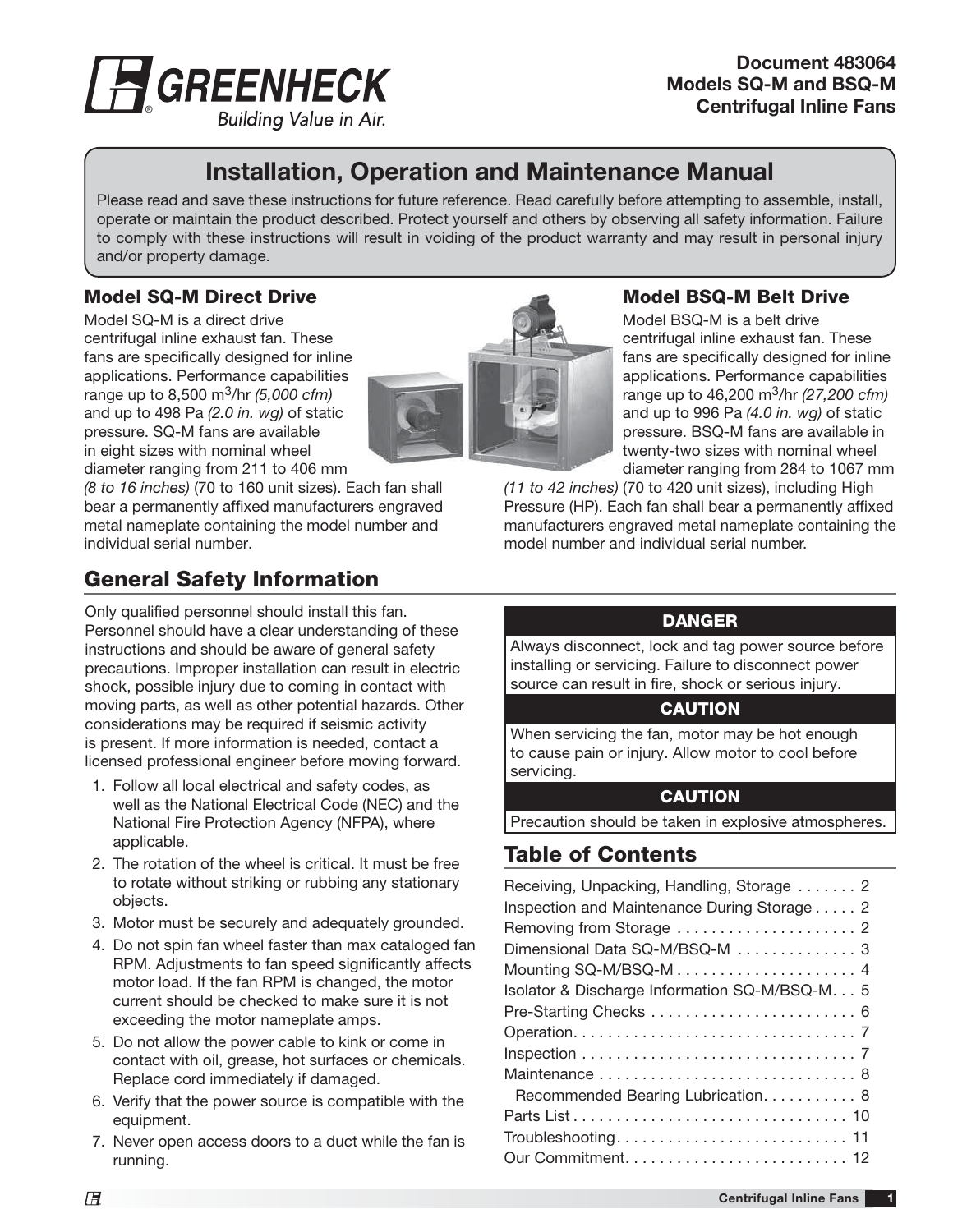## **Receiving**

Upon receiving the product check to ensure all items are accounted for by referencing the delivery receipt or packing list. Inspect each crate or carton for shipping damage before accepting delivery. Alert the carrier of any damage detected. The customer will make a notation of damage (or shortage of items) on the delivery receipt and all copies of the bill of lading which is countersigned by the delivering carrier. If damaged, immediately contact your local representative. Any physical damage to the unit after acceptance is not the responsibility of the manufacturer.

## **Unpacking**

Verify that all required parts and the correct quantity of each item have been received. If any items are missing, report shortages to your local representative to arrange for obtaining missing parts. Sometimes it is not possible that all items for the unit be shipped together due to availability of transportation and truck space. Confirmation of shipment(s) must be limited to only items on the bill of lading.

### **Handling**

Move fan to desired location and determine position of access panels, discharge and motor. Make sure the inlet and outlet have at least 2½ times the wheel diameter (duct diameter) before any obstructions like an elbow or transition. Attach the fan to a suitable framework as specified; hanging or base vibration isolators are recommended. See the SQ-M & BSQ-M Fan Dimensions table on page 3 for physical dimensions, utilizing Figures 1 and 2. Mounting dimensions and vibration isolator centerline information is provided on pages 4 and 5. The motor's amperage and voltage ratings must be checked for compatibility to supply voltage prior to final electrical connection. Electrical lead-in wires are then connected to the factory supplied safety disconnect switch. All wiring must conform to local and national codes.

## **Fan Storage**

Fans are protected against damage during shipment. If the unit cannot be installed and operated immediately, precautions need to be taken to prevent deterioration of the unit during storage. The user assumes responsibility of the fan and accessories while in storage. The manufacturer will not be responsible for damage during storage. These suggestions are provided solely as a convenience to the user.

**Indoor Storage:** The ideal environment for the storage of fans and accessories is indoors, above grade, in a low humidity atmosphere which is sealed to prevent the entry of blowing dust, rain or snow. Temperatures should be evenly maintained between 30° to 110°F  $(-1)$ ° to 43°C) (wide temperature swings may cause condensation and "sweating" of metal parts). All accessories must be stored indoors in a clean, dry atmosphere.

Remove any accumulations of dirt, water, ice or snow and wipe dry before moving to indoor storage. To avoid "sweating" of metal parts allow cold parts to reach room temperature. To dry parts and packages, use a portable electric heater to get rid of any moisture buildup. Leave coverings loose to permit air circulation and to allow for periodic inspection.

The unit should be stored at least 3½ inches (89 mm) off the floor on wooden blocks covered with moisture proof paper or polyethylene sheathing. Aisles between parts and along all walls should be provided to permit air circulation and space for inspection.

**Outdoor Storage:** Fans designed for outdoor applications may be stored outdoors, if absolutely necessary. Roads or aisles for portable cranes and hauling equipment are needed.

The fan should be placed on a level surface to prevent water from leaking into the fan. The fan should be elevated on an adequate number of wooden blocks so that it is above water and snow levels and has enough blocking to prevent it from settling into soft ground. Locate parts far enough apart to permit air circulation, sunlight and space for periodic inspection. To minimize water accumulation, place all fan parts on blocking supports so that rain water will run off.

Do not cover parts with plastic film or tarps as these cause condensation of moisture from the air passing through heating and cooling cycles.

Fan wheels should be blocked to prevent spinning caused by strong winds.

### **Inspection and Maintenance During Storage**

While in storage, inspect fans once per month. Keep a record of inspection and maintenance performed.

If moisture or dirt accumulations are found on parts, the source should be located and eliminated. At each inspection, rotate the wheel by hand ten to fifteen revolutions to distribute lubricant on motor. If paint deterioration begins, consideration should be given to touch-up or repainting. Fans with special coatings may require special techniques for touch-up or repair.

Machined parts coated with rust preventive should be restored to good condition promptly if signs of rust occur. Immediately remove the original rust preventive coating with petroleum solvent and clean with lint-free cloths. Polish any remaining rust from surface with crocus cloth or fine emery paper and oil. Do not destroy the continuity of the surfaces. Thoroughly wipe clean with Tectyl® 506 (Ashland Inc.) or the equivalent. For hard to reach internal surfaces or for occasional use, consider using Tectyl® 511M Rust Preventive, WD-40® or the equivalent.

## **Removing From Storage**

As fans are removed from storage to be installed in their final location, they should be protected and maintained in a similar fashion until the fan equipment goes into operation.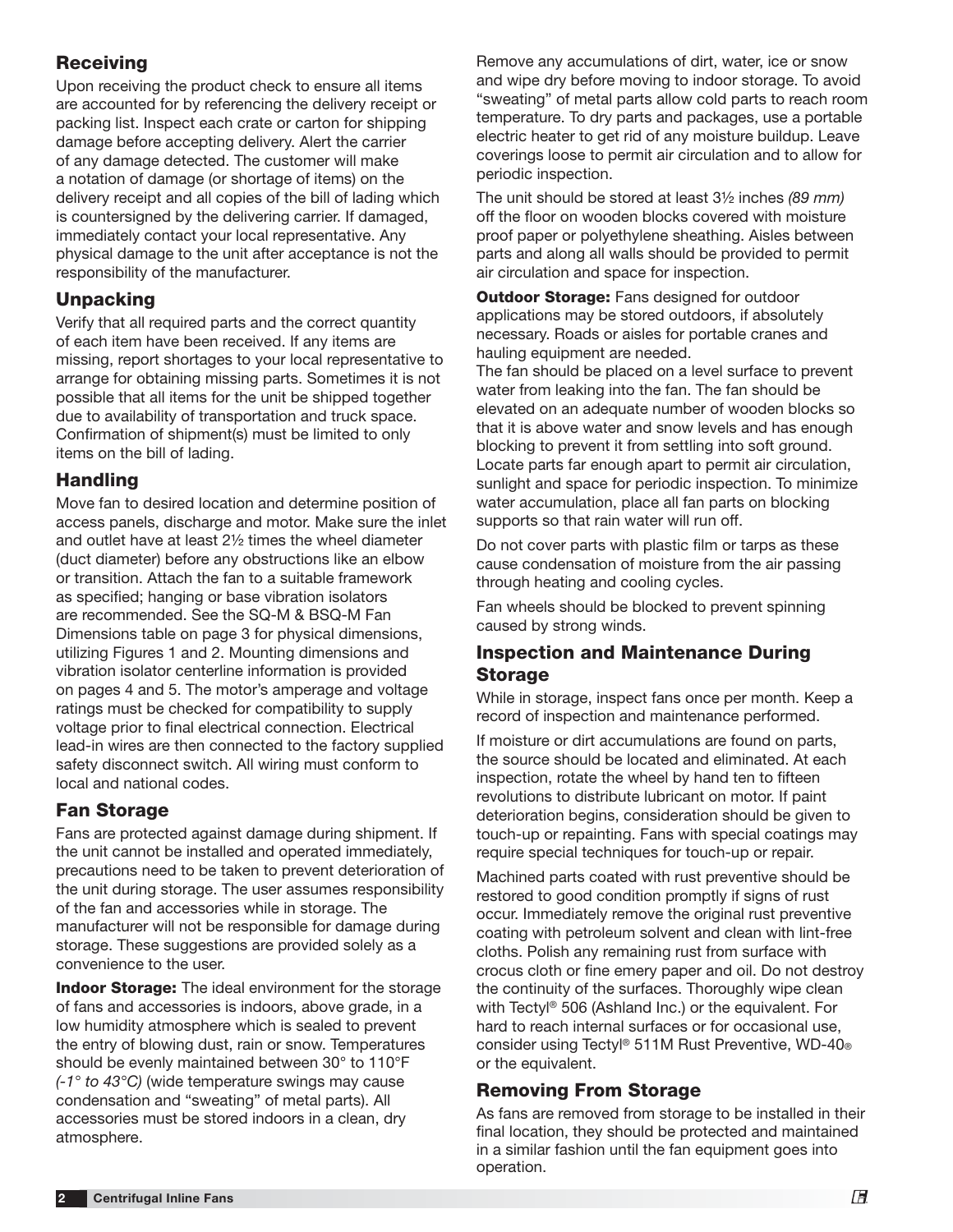# **Dimensional Data**

**Figure 1: SQ-M Dimensions**



| <b>Model SQ-M Fan Dimensions</b> |             |             |                 |                           |                        |                                   |                                      |
|----------------------------------|-------------|-------------|-----------------|---------------------------|------------------------|-----------------------------------|--------------------------------------|
| A                                | B           | C           | D               | Outlet<br><b>Velocity</b> | <b>Unit</b><br>Weight* | <b>Housing</b><br><b>Material</b> | <b>Damper</b><br><b>Size</b>         |
| 305<br>(12)                      | 330<br>(13) | 305<br>(12) | 225<br>$(8\%)$  | 1.828 x CFM               | 12<br>(26)             | 20 <sub>ga</sub>                  | 229 x 229<br>(9x9)                   |
| 381<br>(15)                      | 406<br>(16) | 381<br>(15) | 302<br>$(11\%)$ | 1.021 x CFM               | 19<br>(41)             | $20$ ga                           | $305 \times 305$<br>$(12 \times 12)$ |
| 432<br>(17)                      | 533<br>(21) | 432<br>(17) | 352<br>(13%)    | $0.748 \times$ CFM        | 25<br>(56)             | $20$ ga                           | 356 x 356<br>$(14 \times 14)$        |
| 483<br>(19)                      | 533<br>(21) | 483<br>(19) | 403<br>$(15\%)$ | $0.571 \times CFM$        | 30<br>(67)             | $20$ ga                           | 406 x 406<br>$(16 \times 16)$        |
| 533<br>(21)                      | 533<br>(21) | 533<br>(21) | 454<br>(17%)    | $0.451 \times CFM$        | 30<br>(67)             | 20 <sub>q</sub>                   | 457 x 457<br>$(18 \times 18)$        |
| 584<br>(23)                      | 559<br>(22) | 584<br>(23) | 505<br>(19%)    | 0.364 x CFM               | 47<br>(104)            | 18 <sub>g</sub> a                 | 508 x 508<br>$(20 \times 20)$        |
| 660<br>(26)                      | 660<br>(26) | 660<br>(26) | 581<br>(22%)    | 0.275 X CFM               | 73<br>(160)            | 18 ga                             | 584 x 584<br>$(23 \times 23)$        |
|                                  |             |             |                 |                           |                        |                                   |                                      |



All dimensions are in millimeters (inches) and weight is shown in kilograms (pounds).

\*Weight shown is largest cataloged open drip proof motor.

**Model BSQ-M Fan Dimensions Size A B C D E\* F\* G\* Outlet Velocity Unit Weight\*\* Housing Material Damper Size 70, 80, 90 <sup>435</sup>** *(171 ⁄8)* **533**  *(21)* **435**  *(171 ⁄8)* **302**  *(117 ⁄8)* **451**  *(173 ⁄4)* **330**  *(13)* **337**  *(131* **1.0212 x CFM**  $\begin{bmatrix} 48 \\ 106 \end{bmatrix}$ *(106)* **20 ga 305 x 305**  *(12 x 12)* **100**  $\begin{array}{|c|c|} 435 \\ 435 \end{array}$ *(171 ⁄8)* **533**  *(21)* **435**  *(171 ⁄8)* **352**  *(137 ⁄8)* **451**  *(173 ⁄4)* **330**  *(13)* **337**  *(131 ⁄4)* **0.7617 x CFM <sup>49</sup>** *(107)* **20 ga 356 x 356**  *(14 x 14)* **<sup>120</sup> <sup>486</sup>** *(191 ⁄8)* **533**  *(21)* **486**  *(191 ⁄8)* **403**  *(157 ⁄8)* **508**  *(20)* **432**  *(17)* **337**  *(131*  $0.5805 \times \text{CFM}$   $\begin{array}{|c|c|} \hline 56 \\ \hline (124) \end{array}$ *(124)* **20 ga 406 x 406**  *(16 x 16)* **130, 130HP <sup>537</sup>** *(211 ⁄8)* **533**  *(21)* **537**  *(211 ⁄8)* **454**  *(17 7 ⁄8)* **508**  *(20)* **432**  *(17)* **337**  *(131 ⁄4))* **0.4571 x CFM <sup>59</sup>** *(131)* **20 ga 457 x 457**  *(18 x 18)* **140, 140HP <sup>587</sup>** *(231 ⁄8)* **559**  *(22)* **587**  *(231 ⁄8)* **505**  *(197 ⁄8)* **508**  *(20)* **432**  *(17)* **337**  *(131*  $0.3692 \times \text{CFM}$   $\begin{array}{|c|c|} \hline 66 \\ (146) \end{array}$ *(146)* **20 ga 508 x 508**  *(20 x 20)* **160, 160HP <sup>664</sup>** *(261 ⁄8)* **660**  *(26)* **664**  *(261 ⁄8)* **581**  *(227 ⁄8)* **508**  *(20)* **432**  *(17)* **337**  *(131 0.2782* **x CFM**  $\begin{bmatrix} 85 \\ 188 \end{bmatrix}$ *(188)* **18 ga 584 x 584**  *(23 x 23)* **180, 180HP <sup>689</sup>** *(271 ⁄8)* **711**  *(28)* **689**  *(271 ⁄8)* **606**  *(237 ⁄8)* **508**  *(20)* **432**  *(17)* **337**  *(131*  $0.2553 \times \text{CFM}$   $\begin{array}{|c} 88 \\ (195) \end{array}$ *(195)* **18 ga 610 x 610**  *(24 x 24)* **200, 200HP <sup>791</sup>** *(311 ⁄8)* **813**  *(32)* **791**  *(311 ⁄8)* **708**  *(277 ⁄8)* **762**  *(30)* **508**  *(20)* **406**  *(16)* **0.1870 x CFM <sup>111</sup>** *(246)* **18 ga 711 x 711**  *(28 x 28)* **240, 240HP <sup>968</sup>** *(381 ⁄8)* **864**  *(34)* **968**  *(381 ⁄8)* **886**  *(347 ⁄8)* **762**  *(30)* **508**  *(20)* **406**  *(16)* **0.1192 x CFM <sup>159</sup>** *(350)* **18 ga 889 x 889**  *(35 x 35)* **300, 300HP <sup>1168</sup>** *(46)* **965**  *(38)* **1168**  *(46)* **1064**  *(417 ⁄8)* **864**  *(34)* **559**  *(22)* **457**  *(18)* **0.0826 x CFM <sup>244</sup>** *(537)* **16 ga 1067 x 1067**  *(42 x 42)* **360, 360HP <sup>1321</sup>** *(52)* **1067**  *(42)* **1321**  *(52)* **1216**  *(477 ⁄8)* **864**  *(34)* **559**  *(22)* **457**  *(18)* **0.0632 x CFM <sup>311</sup>** *(686)* **16 ga 1219 x 1219**  *(48 x 48)* **<sup>420</sup> <sup>1473</sup>** *(58)* **1270**  *(50)* **1473**  *(58)* **1368**  *(537 ⁄8)* **864**  *(34)* **559**  *(22)* **457**  *(18)* **0.0496 x CFM <sup>358</sup>** *(789)* **16 ga 1372 x 1372**  *(54 x 54)*

All dimensions are in millimeters (inches). and weight is shown in kilograms (pounds).

\*Motor cover is optional. Dimensions may vary with motor size. \*\*Weight shown is largest cataloged open drip proof motor.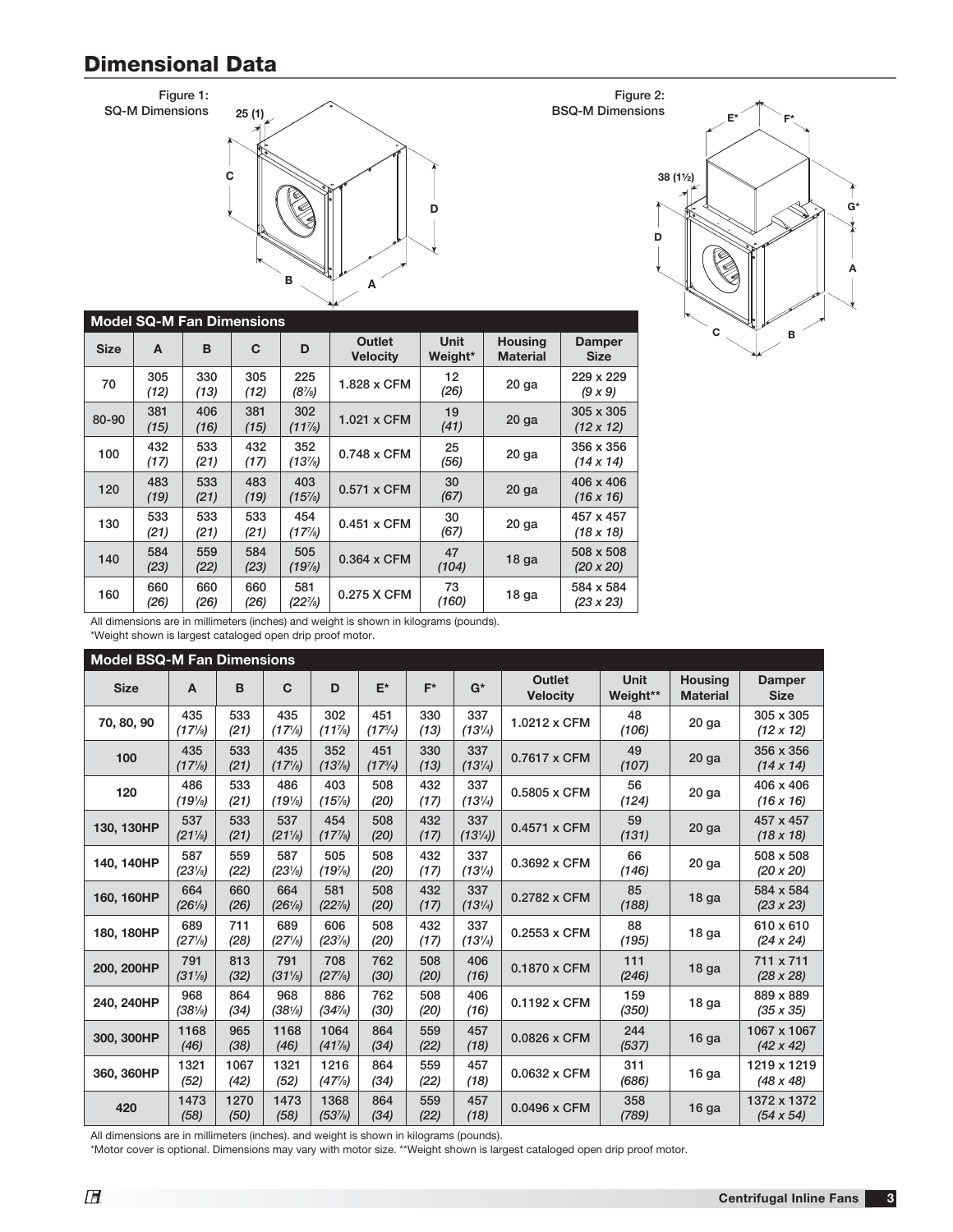## **Mounting: SQ-M /BSQ-M**

All SQ-M and BSQ-M fan models can be mounted horizontally or vertically. For ease of installation, knockouts are provided at each location where mounting brackets are shown in Figures 3, 4 and 5. Optional brackets are universally adjustable to mount in any of these locations.



**Figure 3 Horizontal Hanging or Base Mount**

With either a hanging or base mount the motor may be located on either side. The base mount allows top access panels only.



**Horizontal Hanging or Base Mount**

With a hanging mount, the motor may be located on either top or bottom. The base mount allows top motor location only. Both options provide access panels on two sides.



**Vertical Hanging or Base Mount**

Mounting brackets are turned 90° for vertical mounting. Access panels are located on the two sides adjacent to the motor.

| <b>Mounting Dimensional Data</b> |      |                                   |      |                   |      |                   |      |                   |                     |
|----------------------------------|------|-----------------------------------|------|-------------------|------|-------------------|------|-------------------|---------------------|
| Model                            | A    |                                   | B    |                   |      | C                 |      | D                 | G                   |
| <b>SQ-M70</b>                    | 270  | $(10^{5}/_{8})$                   | 432  | (17)              | 400  | $(15\%)$          | 225  | $(8\frac{7}{s})$  |                     |
| SQ-M 80-90                       | 337  | $(13\frac{1}{4})$                 | 508  | (20)              | 476  | $(18^{3}/_{4})$   | 302  | $(11\frac{7}{8})$ |                     |
| <b>BSQ-M70-90</b>                | 473  | $(18\%)$                          | 511  | $(20\% )$         | 476  | $(18\%)$          | 302  | $(11\%)$          | Hanging rails not   |
| SQ-M/BSQ-M 100                   | 473  | $(18\%)$                          | 562  | $(22\frac{1}{8})$ | 527  | $(20^{3}/_{4})$   | 352  | $(13\%)$          | included.           |
| SQ-M/BSQ-M 120                   | 473  | $(18\%)$                          | 610  | (24)              | 578  | $(22^{3}/_{4})$   | 406  | (16)              | Supplied by others. |
| SQ-M/BSQ-M 130                   | 473  | $(18\%)$                          | 664  | $(26\frac{1}{8})$ | 629  | $(24^{3}/_{4})$   | 454  | $(17\%)$          |                     |
| SQ-M/BSQ-M 140                   | 498  | $(19\%)$                          | 714  | $(28\%)$          | 679  | $(26^{3}/_{4})$   | 505  | (19%)             |                     |
| SQ-M/BSQ-M 160                   | 597  | (23 <sup>1</sup> / <sub>2</sub> ) | 787  | (31)              | 756  | $(29^{3}/_{4})$   | 581  | $(22\%)$          |                     |
| <b>BSQ-M180</b>                  | 648  | $(25\%)$                          | 851  | $(33\frac{1}{2})$ | 751  | $(29\%_{16})$     | 578  | $(22^{3}/_{4})$   |                     |
| <b>BSQ-M 200</b>                 | 740  | $(29\%)$                          | 940  | (37)              | 857  | $(33^{3}/_{4})$   | 679  | $(26^{3}/_{4})$   | Hanging rails not   |
| <b>BSQ-M 240</b>                 | 803  | $(31\frac{5}{8})$                 | 1124 | $(44\frac{1}{4})$ | 1035 | $(40^{3}/_{4})$   | 860  | $(33\%)$          | included.           |
| <b>BSQ-M300</b>                  | 889  | (35)                              | 1295 | (51)              | 1213 | $(47^{3}/_{4})$   | 1038 | $(40\%)$          | Supplied by others. |
| <b>BSQ-M360</b>                  | 974  | $(38^{3}/_{4})$                   | 1454 | (57%)             | 1359 | $(53\frac{1}{2})$ | 1187 | $(46^{3}/_{4})$   |                     |
| <b>BSQ-M420</b>                  | 1197 | $(47\frac{1}{8})$                 | 1600 | (63)              | 1521 | (59%)             | 1521 | $(59\%)$          |                     |

All dimensions in millimeters (inches).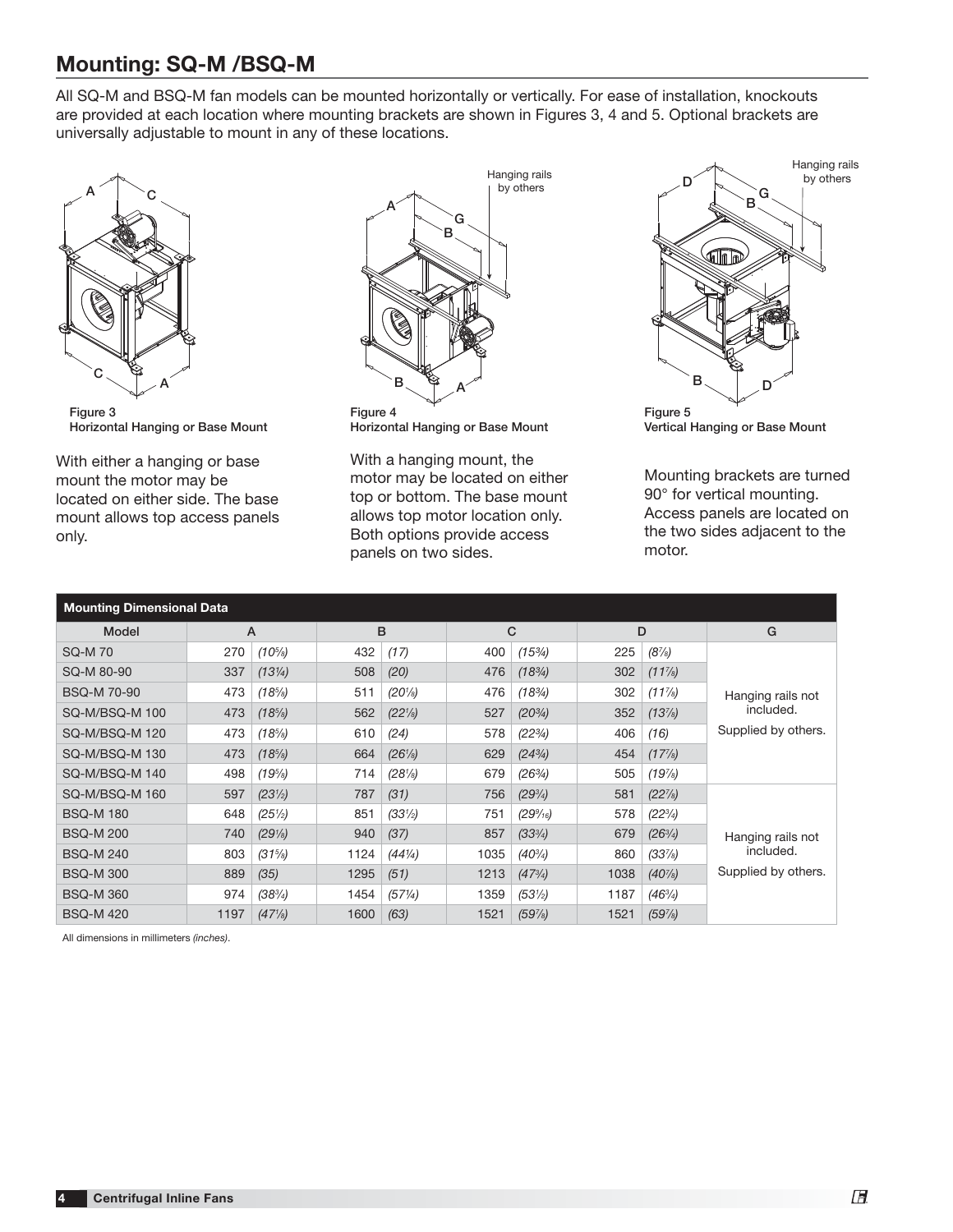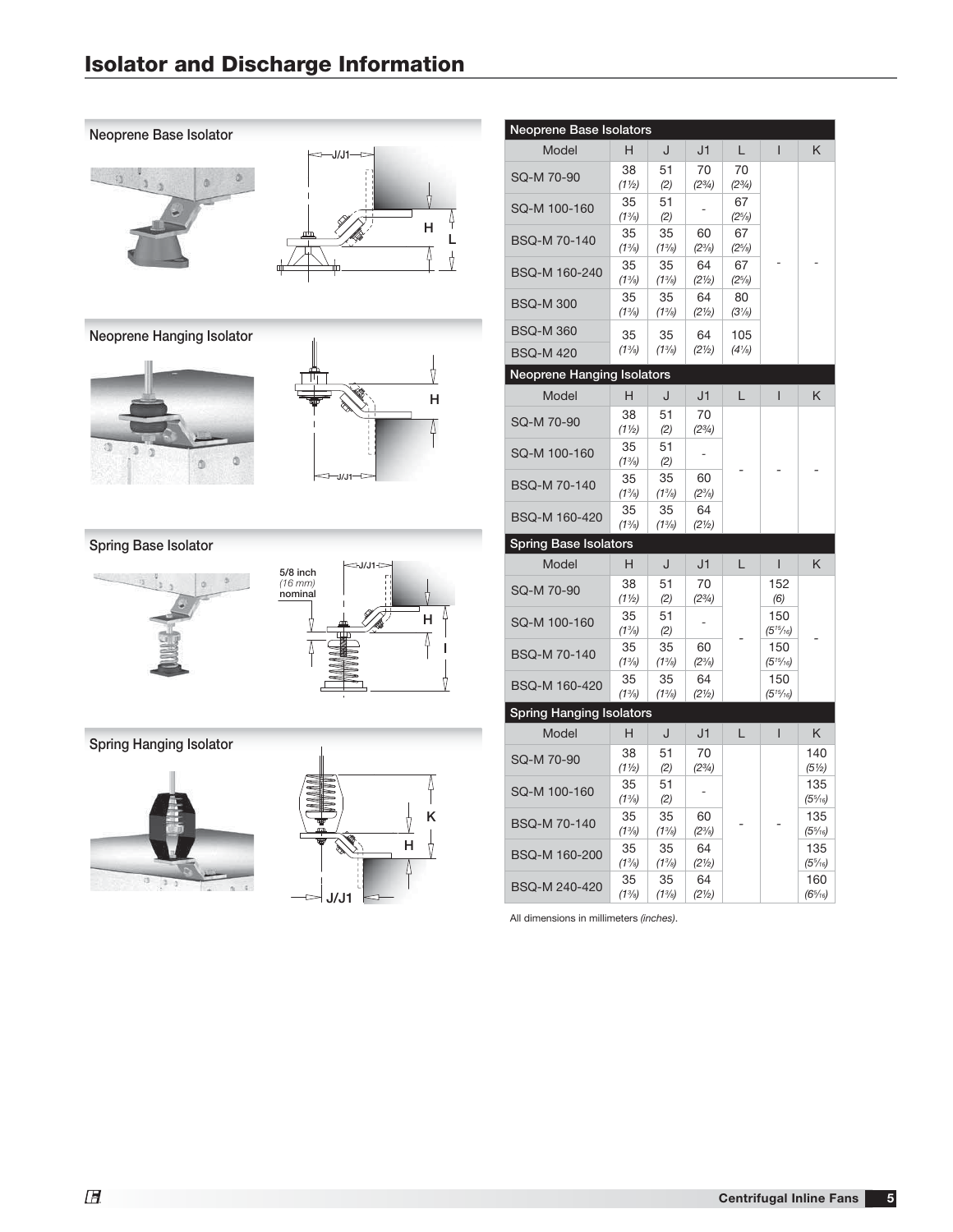**Duct Length:** The inlet and outlet duct length should be approximately two to three wheel diameters long before and after the fan to achieve cataloged performance.

**Side Discharge:** Make sure discharge is orientated in the same direction as originally ordered, performance will change with different discharge positions. Refer to Figure 6 for proper side discharge definition and the Side Discharge chart for dimensions. Refer to the CAPS program or consult factory for performance corrections.



| <b>Side Discharge Duct Openings</b> |             |             |  |  |
|-------------------------------------|-------------|-------------|--|--|
| <b>Unit Size</b>                    | Width       | Height      |  |  |
| SQ-M 70                             | $251(9\%)$  | $225(8\%)$  |  |  |
| SQ-M 80-90                          | $327(12\%)$ | $302(11\%)$ |  |  |
| BSQ-M 70-80-90                      | $302(11\%)$ | 302 (11%)   |  |  |
| SQ-M 100/BSQ-M 100                  | $352(13\%)$ | 352 (13%)   |  |  |
| SQ-M 120/BSQ-M 120                  | 403 (15%)   | 403 (15%)   |  |  |
| SQ-M 130/BSQ-M 130 (HP)             | 454 (17%)   | 454 (17%)   |  |  |
| SQ-M 140/BSQ-M 140 (HP)             | 505 (197/8) | 505 (1974)  |  |  |
| SQ-M 160/BSQ-M 160 (HP)             | 581 (22%)   | 581 (22%)   |  |  |
| <b>BSQ-M 180 (HP)</b>               | 606 (23%)   | 606 (23%)   |  |  |
| <b>BSQ-M 200 (HP)</b>               | 708 (27%)   | 708 (27%)   |  |  |
| <b>BSQ-M 240 (HP)</b>               | 733 (28%)   | 886 (34%)   |  |  |
| <b>BSQ-M 300 (HP)</b>               | 810 (31%)   | 1064 (41%)  |  |  |
| <b>BSQ-M 360 (HP)</b>               | 835 (32%)   | 962 (37%)   |  |  |
| <b>BSQ-M420</b>                     | 886 (34%)   | 1114 (43%)  |  |  |
|                                     |             |             |  |  |

All dimensions in millimeters (inches).

# **Pre-Start-Up Checks, Operation & Inspection**

#### **Pre Start-Up Checks**

 1. **Check all fasteners for tightness.** The wheel should rotate freely and be aligned as shown in Figure 7. Wheel position is preset and the unit is tested at the factory. Movement may occur during shipment, and realignment may be necessary. Centering can be accomplished by loosening the bolts holding the inlet (venturi) panel and repositioning. Wheel and inlet cone overlap can be adjusted by loosening the setscrews in the wheel and moving the wheel to the desired position.



 2. **Wheel Rotation:** Direction of wheel rotation is critical. Reversed rotation will result in poor air performance, motor overloading and possible burnout. Check wheel rotation by momentarily energizing the unit (all SQ-M and BSQ-M



fans have clockwise wheel rotation when viewed from top of fan). Rotation should be clockwise as shown in Figure 8 and correspond to the rotation decal on the unit.

#### **WARNING**

Correct direction of wheel rotation is critical. Reversed rotation will result in poor air performance, motor overloading and possible burnout.

- 3. **Vibration Isolators:** After fan is moved to desired location, punch out the four knockout holes which are located on the unit top and bottom panels. Assemble the brackets to the unit according to the appropriate drawings on page 5. Make certain all connectors are tight and that all washers are in.
- 4. **For BSQ-M Fans:** If adjustments are made, it is very important to check the pulleys for proper alignment. Misaligned pulleys lead to excessive belt wear, vibration, noise, and power loss (see Figure 9).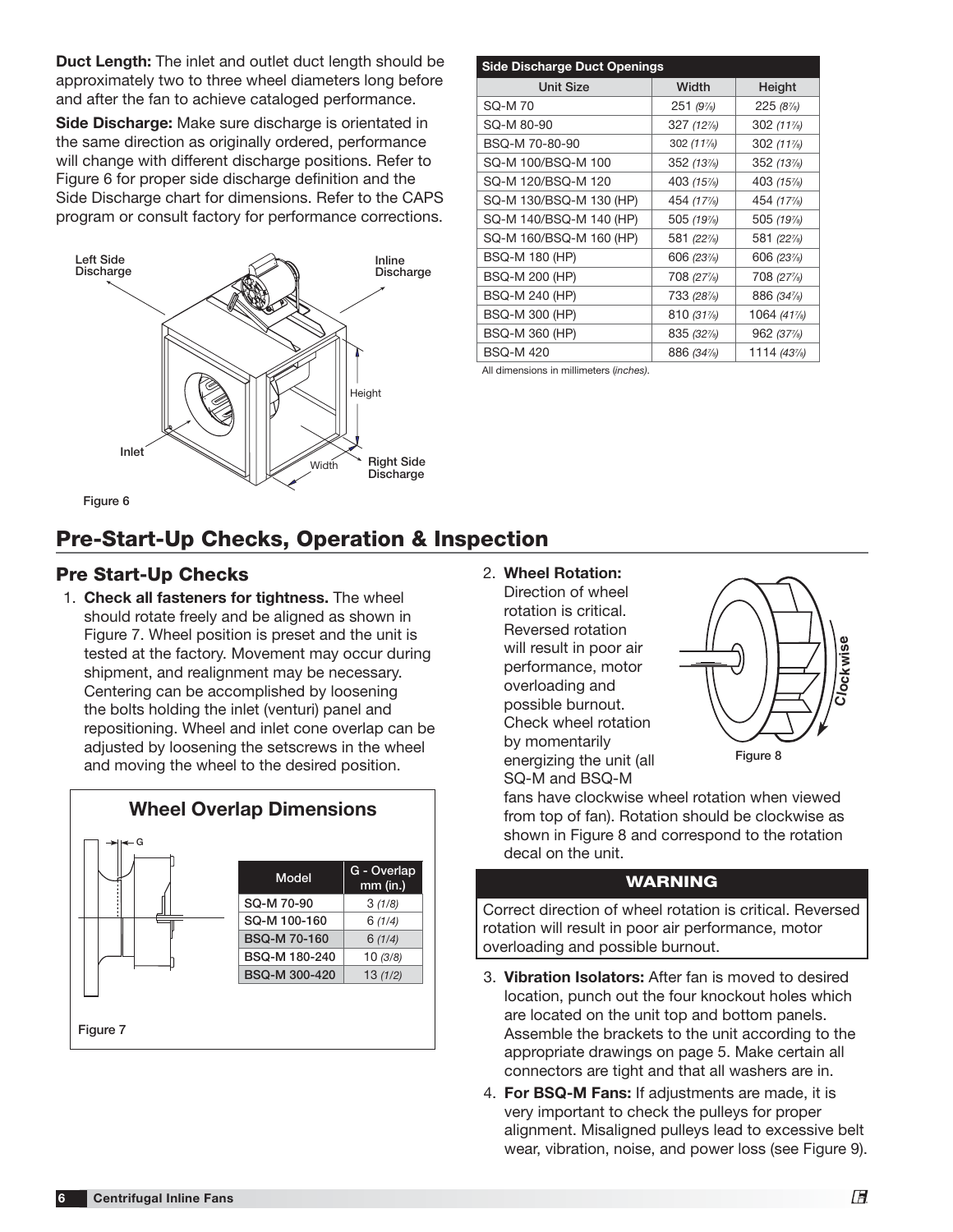

 5. **For BSQ-M Fans:** Belt tension can be adjusted by loosening four fasteners marked "R" on the drive frame (see Figure 10). The motor plate slides on the slotted adjusting arms. Belt tension should be adjusted to allow 1/64 inch of deflection per inch of belt span. For example, a 15 inch belt span should have 15/64 inch (or about 1/4 inch) of deflection with moderate thumb pressure at mid-point between pulleys (see Figure 11). Overtightening will cause excessive bearing wear and noise. Too little tension will cause slippage at start-up and uneven wear.





 6. The adjustable motor pulley is factory set for the RPM specified. Speed can be increased by closing or decreased by opening the adjustable motor sheave. Two groove variable pitch pulleys must be adjusted an equal number of turns open or closed. Any increase in speed represents a substantial increase in the horsepower required by a unit. Motor amperage should always be checked to avoid serious damage to the motor when speed is varied.

#### **IMPORTANT**

The fan has been checked for mechanical noises at the factory prior to shipment. If mechanical noise should develop, suggested corrective actions are offered in the Troubleshooting section.

#### **IMPORTANT**

Over-tightening will cause excessive bearing wear and noise. Too little tension will cause slippage at start-up and uneven wear.

#### **IMPORTANT**

Adjust (tighten) belt tension after the first 24-48 hours of operation.

## **Operation: SQ-M / BSQ-M**

- 1. Before starting up or operating fan, check all fasteners for tightness. In particular, check the setscrews in wheel hub (and pulleys, if applicable).
- 2. While in the OFF position or before connecting the fan to power, turn the fan wheel by hand to be sure it is not striking the venturi or any obstacle.
- 3. Start the fan and shut it off immediately to check rotation of the wheel with directional arrow in the motor compartment, see Figure 8.
- 4. When the fan is started, observe the operation and check for any unusual noises.
- 5. With the system in full operation and all ductwork attached, measure current input to the motor and compare with the nameplate rating to determine if the motor is operating under safe load conditions.
- 6. Keep inlets and approaches to fan clean and free from obstruction.

## **Inspection: SQ-M / BSQ-M**

Inspection of the fan should be conducted at the first 30 minute and 24 hour intervals of satisfactory operation.

#### **30 Minute Interval**

Inspect bolts, setscrews and motor mounting bolts. Adjust and tighten as necessary.

#### **24 Hour Interval**

Check all internal components. On BSQ-M unit only, inspect belt alignment and tension. Adjust and tighten as necessary.

**Figure 11**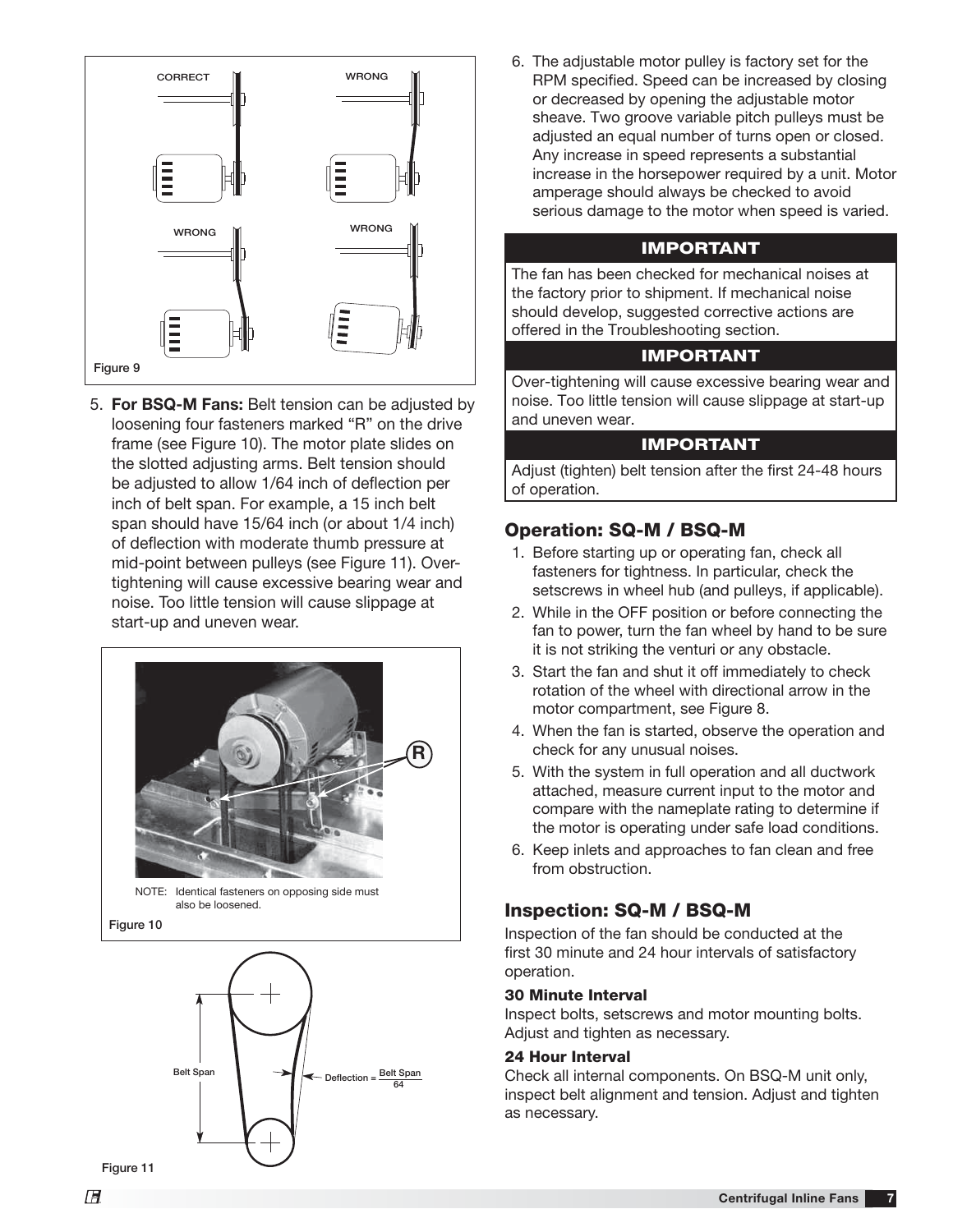Installation and maintenance are to be performed only by qualified personnel who are familiar with local codes and regulations and who are experienced with this type of equipment.

Motor maintenance is generally limited to cleaning and lubrication for model BSQ-M. Motor cleaning should be limited to exterior surfaces only. Removing dust buildup on the motor housing ensures proper motor cooling.

Greasing of motors is only intended when fittings are provided. Many fractional horsepower motors are permanently lubricated and should not be lubricated after installation. Motors supplied with grease fittings should be greased in accordance with manufacturers' recommendations. Where motor temperatures do not exceed 104ºF (40ºC), the grease should be replaced after 2,000 hours of running time as a general rule.

Wheels require very little attention when moving clean air. Occasionally, oil and dust may accumulate causing imbalance. When this occurs the wheel and housing should be cleaned to ensure smooth and safe operation.

All fasteners should be checked for tightness each time maintenance checks are performed prior to restarting unit.

A proper maintenance program will help these units deliver years of dependable service.

## **DANGER**

Always disconnect, lock and tag power source before servicing. Failure to disconnect power source can result in fire, shock or serious injury.

#### **IMPORTANT**

Uneven cleaning of the wheel will produce an out of balance condition that will cause vibration in the fan.

## **WARNING**

This unit should be made non-functional when cleaning the wheel or housing (fuses removed, disconnect locked off).

## **Torque Specifications for Bushings**

Refer to the torque values imprinted on the hub as shown in Figure 12 for torque specifications. If there is no torque value on the hub, refer to the table below.



| <b>Torque Values For</b><br>SQ-M & BSQ-M |               |  |  |
|------------------------------------------|---------------|--|--|
| <b>Set Screw</b>                         | <b>Torque</b> |  |  |
| M8                                       | 11.3 Nm       |  |  |
| M10                                      | 25.4 Nm       |  |  |

### **Belt/Bearing Maintenance BSQ-M Unit**

- 1. Belts tend to stretch after a period of time. They should be checked periodically for wear and tightness. When replacing belts, use the same type as supplied with the unit.
- 2. Matched belts should always be used on units with multi-groove pulleys.
- 3. For belt replacement, loosen the tensioning device enough to allow removal of the belt by hand. Do not force belts on or off. This may cause cords to break, leading to premature belt failure.
- 4. Once installed, adjust belts as shown in "Pre-Start-Up Checks."
- 5. Shaft bearings can be classified in two groups: permanent lubricated and re-lubricating bearings. All bearings on standard model SQ-M fans are permanent lubricated bearings and require no further lubrication under normal temperature use.
- 6. Units installed in hot, humid or dirty locations should be equipped with special bearings. These bearings will require frequent lubrication. Caution should be employed to prevent overpacking or contamination.
- 7. Grease fittings should be wiped clean. The unit should be in operation while lubricating. Extreme care should be used around moving parts.
- 8. Grease should be pumped in very slowly until a slight bead forms around the seal. A high grade lithium base grease should be used.

**Figure 12**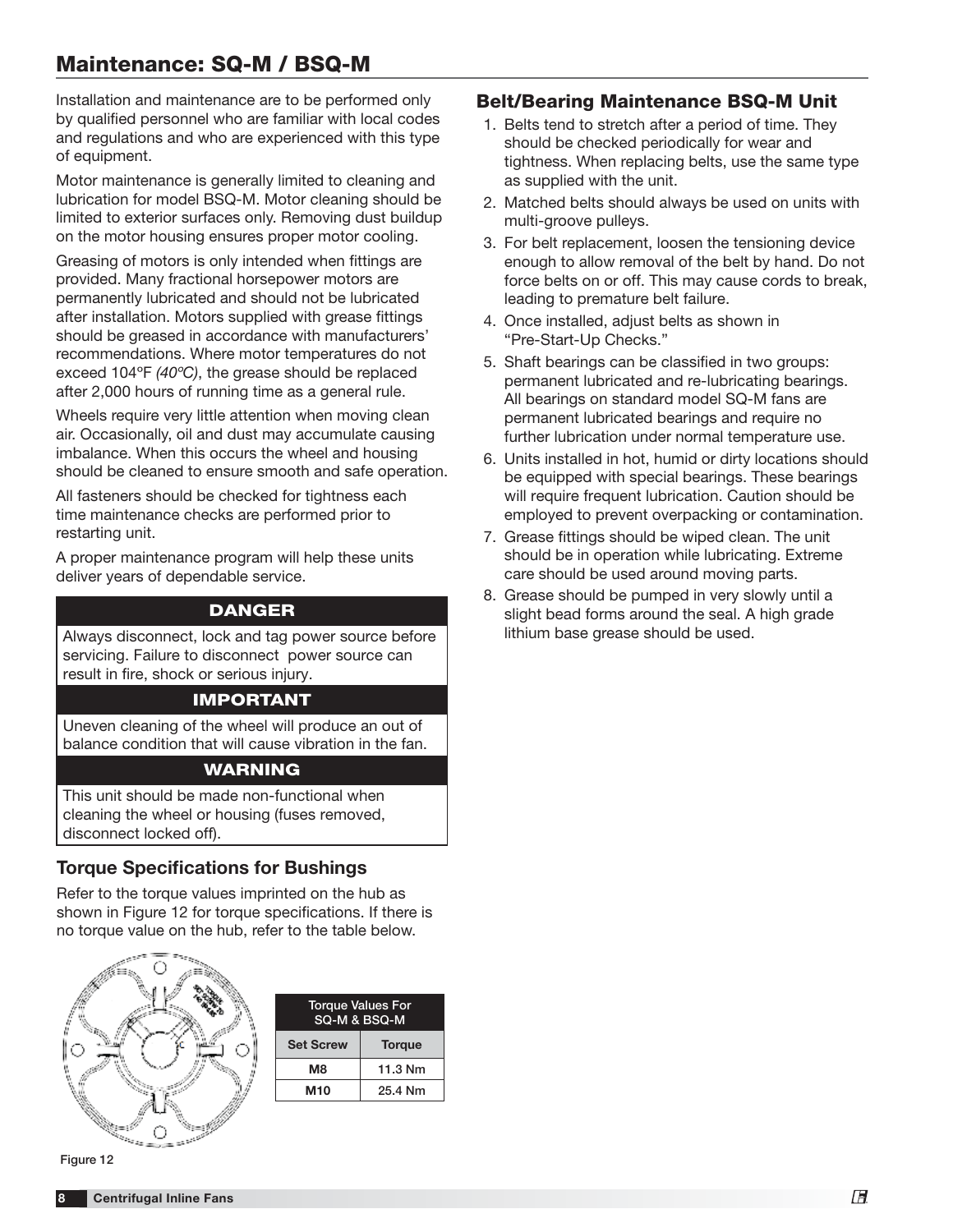## **Recommended Relubrication & Frequency Intervals in Months**

NOTE: If unusual environment conditions exist (extreme temperature, moisture or contaminants) more frequent lubrication is required.

A good quality lithium base grease, conforming to NLGI Grade 2 consistency, such as those listed here may be used.

| <b>Grease Manufacturers</b>  |                         |  |
|------------------------------|-------------------------|--|
| <b>Manufacturer</b>          | Grease (NLGI #2)        |  |
| U.S. Electric Motors         | Grease No. 83343        |  |
| Chevron U.S.A. Inc.          | Chevron SRI Grease #2   |  |
| <b>Mobil Oil Corporation</b> | <b>Mobilith</b>         |  |
|                              | Mobil 532               |  |
| Texaco, Inc.                 | Premium BRB #2          |  |
|                              | Texaco Multifak #2      |  |
| Amoco Oil Co.                | <b>Rykon Premium #2</b> |  |
| Exxon                        | Unirex N <sub>2</sub>   |  |
| Shell                        | B Shell Alvania #2      |  |

| <b>Suggested Fan Bearing Greasing Intervals</b> |                                                                                                           |  |  |  |
|-------------------------------------------------|-----------------------------------------------------------------------------------------------------------|--|--|--|
| <b>Interval</b><br>(months)                     | <b>Type of Service</b>                                                                                    |  |  |  |
| 1 to $3$                                        | Heavy duty in dirty, dusty locations; high ambient<br>temperatures; moisture laden atmosphere; vibration. |  |  |  |
| $3$ to $6$                                      | 12 to 24 hours per day, heavy duty, or if moisture<br>is present                                          |  |  |  |
| 6 to 12                                         | 8 to 16 hours per day in clean, relatively dry<br>atmosphere                                              |  |  |  |
| 12 to 18                                        | Infrequent operation or light duty in clean<br>atmosphere                                                 |  |  |  |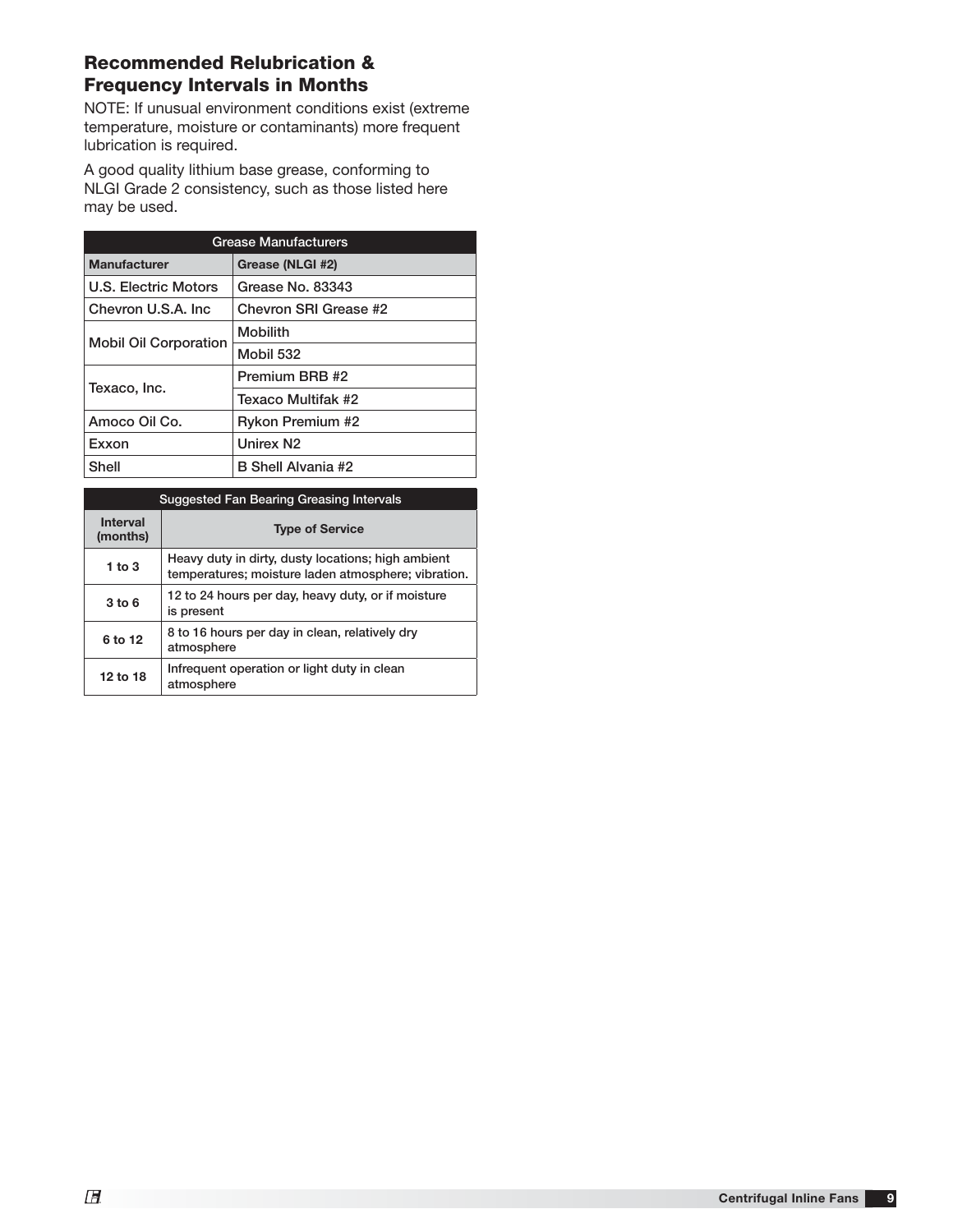## **Parts List**

Each fan bears a manufacturer's nameplate with model number and serial number embossed. This information will assist the local Greenheck representative and the factory in providing service and replacement parts. Before taking any corrective action, make certain the unit is not capable of operation during repairs.



## **SQ-M Direct Drive Centrifugal Inline Exhaust Fan**



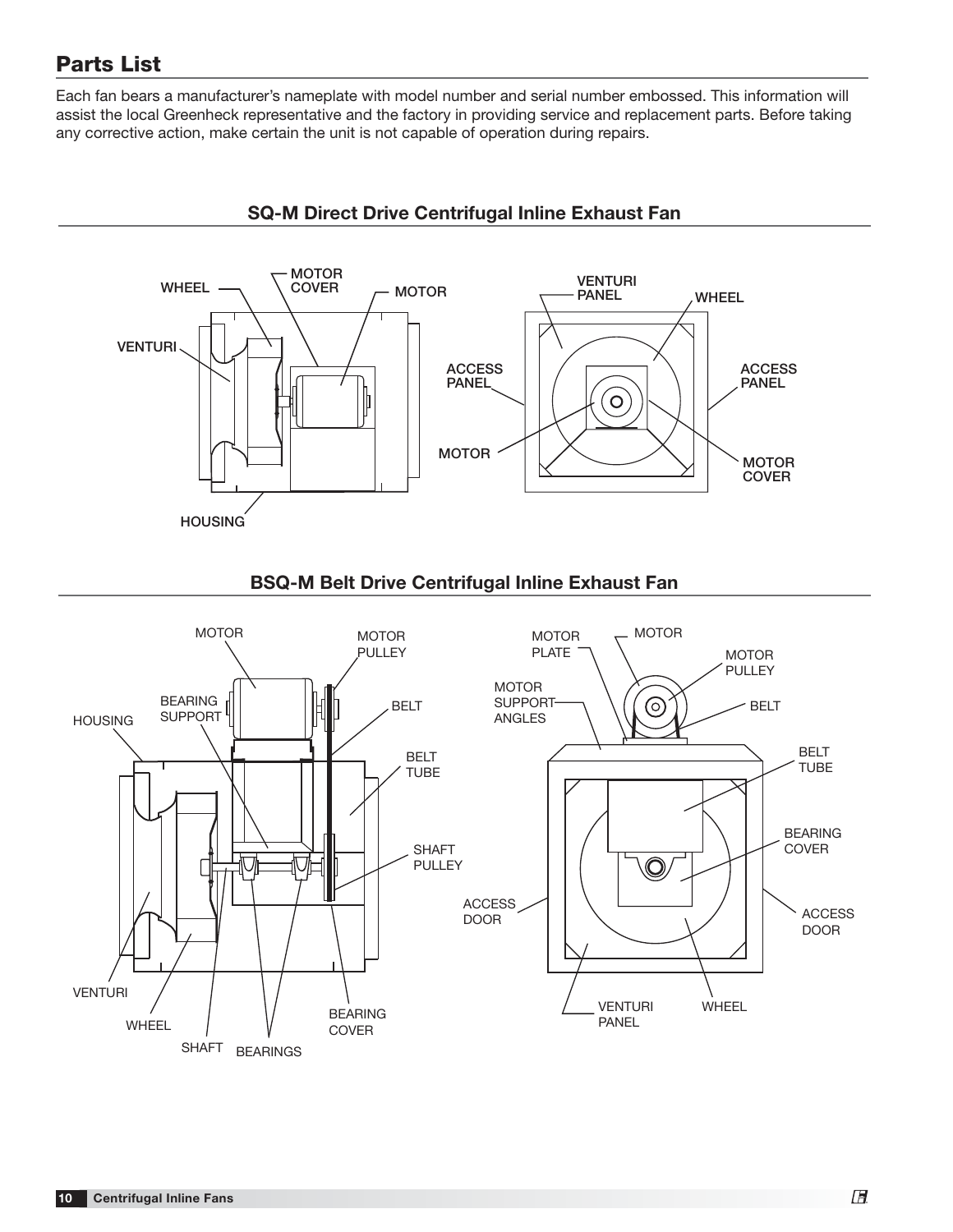# **Troubleshooting**

#### **WARNING**

Before taking any corrective action, make certain unit is not capable of operation during repairs.

| <b>PROBLEM</b>  | <b>CAUSE</b>                            | <b>CORRECTIVE ACTION</b>                                                                                         |
|-----------------|-----------------------------------------|------------------------------------------------------------------------------------------------------------------|
|                 | Wheel imbalance                         | Clean all dirt off wheel. Check wheel balance, rebalance in<br>place if necessary.                               |
|                 | <b>Bad bearings</b>                     | Replace.                                                                                                         |
| Excessive noise | Belts too tight or too loose            | Adjust tension, see Figure 11.                                                                                   |
| or vibration    | Wheel improperly aligned and<br>rubbing | Center wheel on inlet, see Figure 7.                                                                             |
|                 | Loose drive or motor pulleys            | Align and tighten. See Pre Start-Up Checks, pages 6-7.                                                           |
|                 | Foreign objects in wheel or<br>housing  | Remove objects, check for damage or unbalance.                                                                   |
| Reduced airflow | System resistance too high              | Check system: Proper operation of backdraft or control<br>dampers, obstruction in ductwork, clean dirty filters. |
|                 | Unit running backwards                  | Correct as shown in Figure 8.                                                                                    |
|                 | Excessive dirt buildup on wheels        | Clean wheel.                                                                                                     |
|                 | Improper wheel alignment                | Center wheel on inlets, see Pre Start-Up Checks and Figure 7.                                                    |